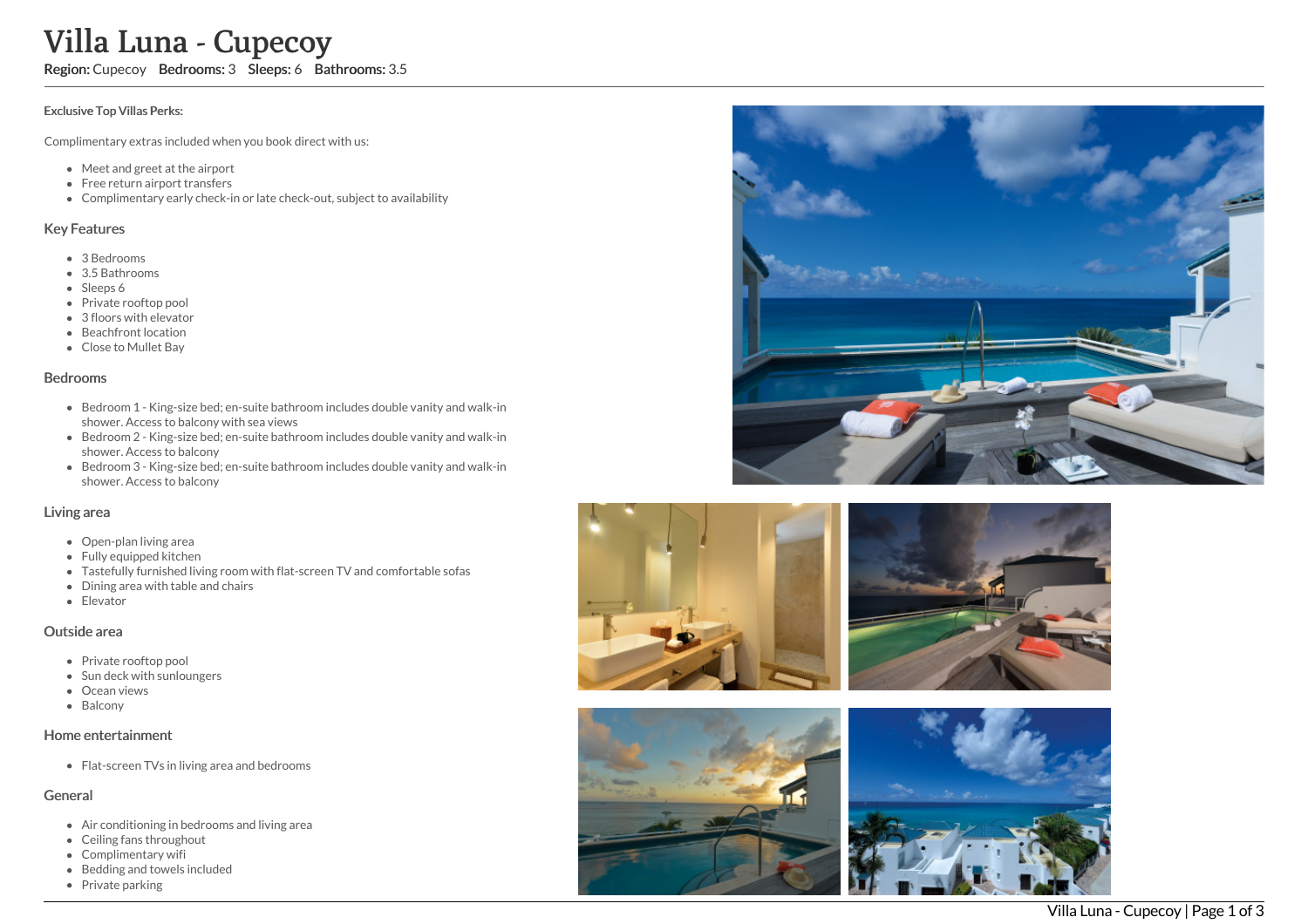- Beach and pool towels provided
- Washer/Dryer
- $\bullet$  Safe
- CO2 free electric mosquito trap
- Pet friendly (with security deposit)

# Staff

- Housekeeper
- Pool service
- Night Watchman